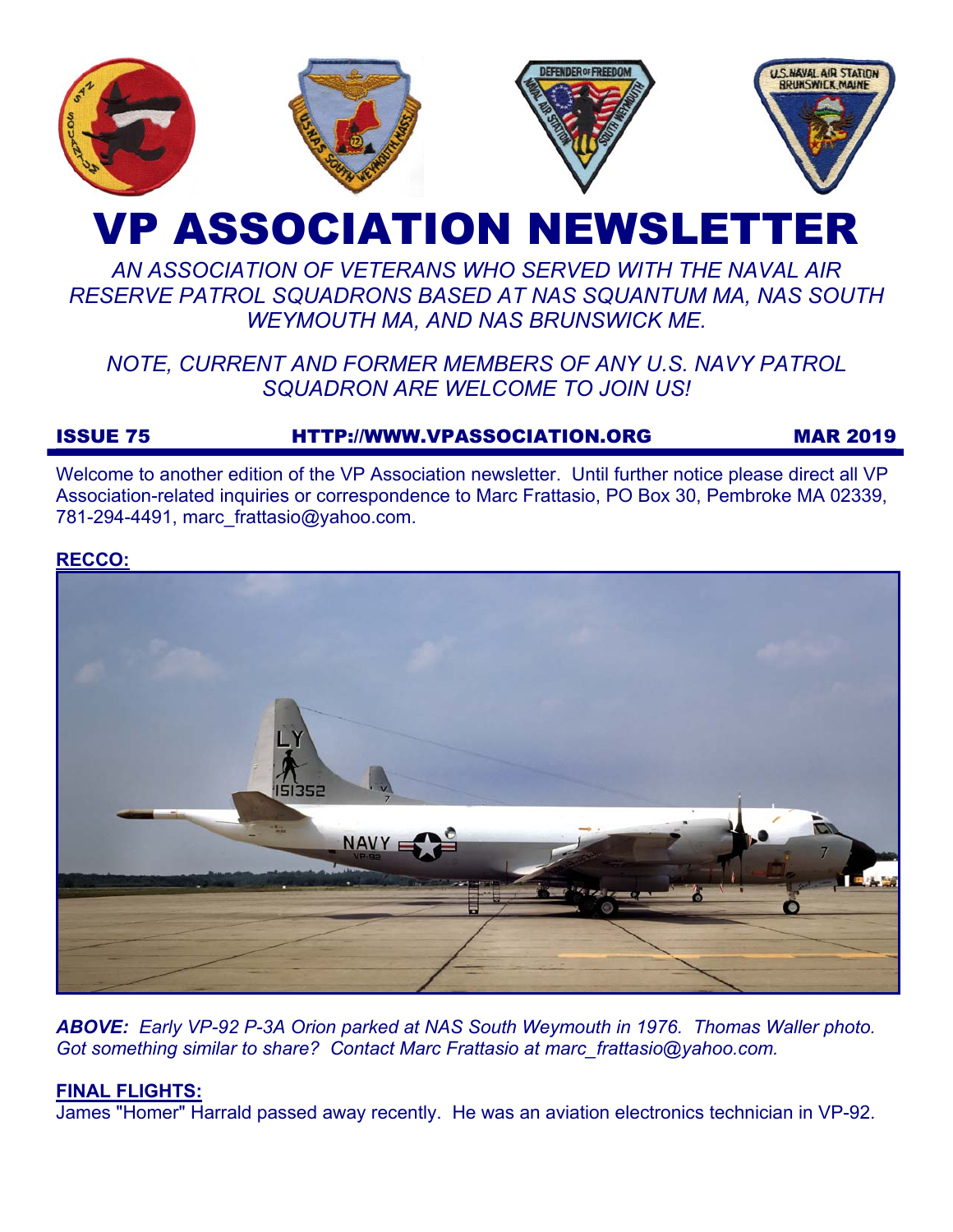### **THE ADMIN FUND:**

The VP Association has no dues but contributions are welcome to help defray the cost of web site hosting, postage, and other expenses. We'd like to thank Dexter Morrison for his recent generous donation to the admin fund.

## **SPEAKING OF THE COST OF PRINTING AND MAILING NEWSLETTERS…**

If you have an e-mail address and get your newsletter in the mail please contact George Driscoll at gnddriscoll@gmail.com ASAP so we can send it to you via e-mail. Remember, we do not charge dues and operate on a shoestring thanks to volunteer labor, memorabilia sales, and donations. If you have an e-mail address and get a paper newsletter it would be better for us to send it via e-mail.

#### **LOST CONTACT:**

Be sure to inform George Driscoll at gnddriscoll@gmail.com about home or e-mail address changes. Please note a new e-mail address for VP-92 pilot Steve Maloney at silver1313@protonmail.com.

# **DR. GERARD HAYES HAS RETIRED:**



Captain Gerard Hayes, known as "Doc Hayes" to everybody who served with him, retired from the USNR on board the USS Constitution in Boston, MA on Saturday December 22<sup>nd</sup>. Doc Hayes was VP-92's flight surgeon from 1991 to 2007. A pulmonary and critical care surgeon in civilian life, Doc Hayes put 31 years into the USNR. After VP-92 was disbanded Doc Hayes served with the Seabees, with which he was activated and deployed to Iraq in 2009, and then with the Marines. For the past year or so Doc Hayes served with a VTU. Several former members of VP-92 showed up to see the Doc piped over the side for the last time. Shown above from left to right are former Minutemen Arthur Ricca, Robert Clark, Marty McCormick, David Guililand, Scott Bailey, Doc Hayes, Jim Fitzgerald, Marc Frattasio, Faith Frattasio, and Suzanne Krause. It is worth noting that Robert Clark was the guest of honor at this event. He was the last executive officer of VP-92 and is now a rear admiral.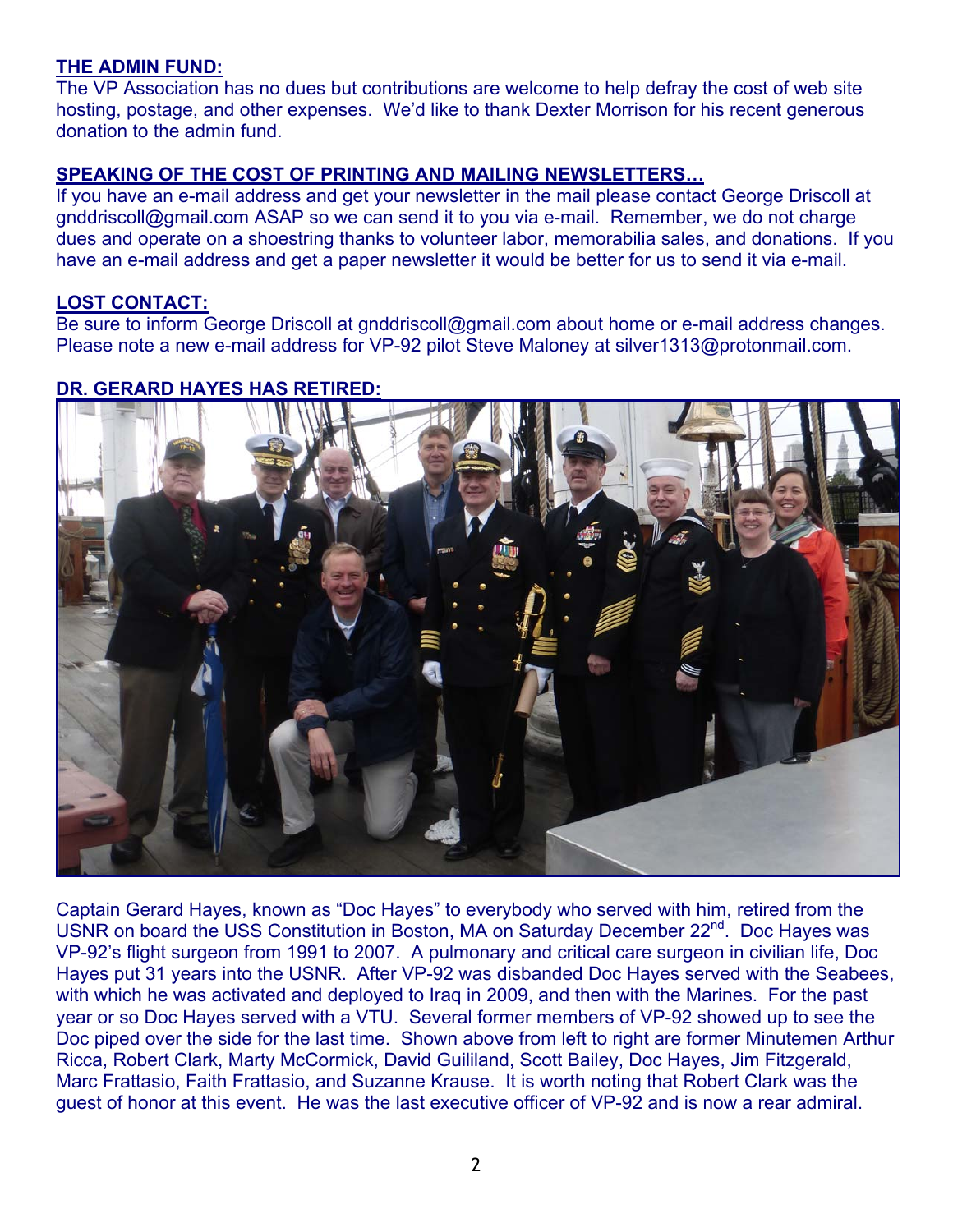# **VP-92 REPRESENTED AT USS THOMAS HUDNER COMMISSIONING CEREMONY:**

Minutemen Faith Frattasio, Marc Frattasio, and former VP-92 C.O. Sean O'Neill represented VP-92 at the commissioning ceremony for the new Arleigh Burke class destroyer USS Thomas Hudner at the Black Falcon Pier in South Boston, MA on Saturday December 1<sup>st</sup>. The new ship, which was built at Bath Iron Works in Maine, was named for Korean War Medal of Honor recipient CAPT Thomas Hudner. We didn't get a picture of Sean that day, unfortunately, but here's Marc and Faith Frattasio posed in front of the new ship's command board. When Sean ran into Marc, he said "Weren't you supposed to turn that flight jacket in when you left the squadron?"



**VP-92 SQUADRON INSIGNIA SPOTTED AT NAS JACKSONVILLE:**



Believe it or not, Paul Lapinski and his wife spotted an old VP-92 squadron insignia "zap" sticker on the main entrance door of the "T-Bar" at the Navy Gateway Inn & Suites on NAS Jacksonville during a recent trip to Florida. That's Paul shown above pointing to the insignia.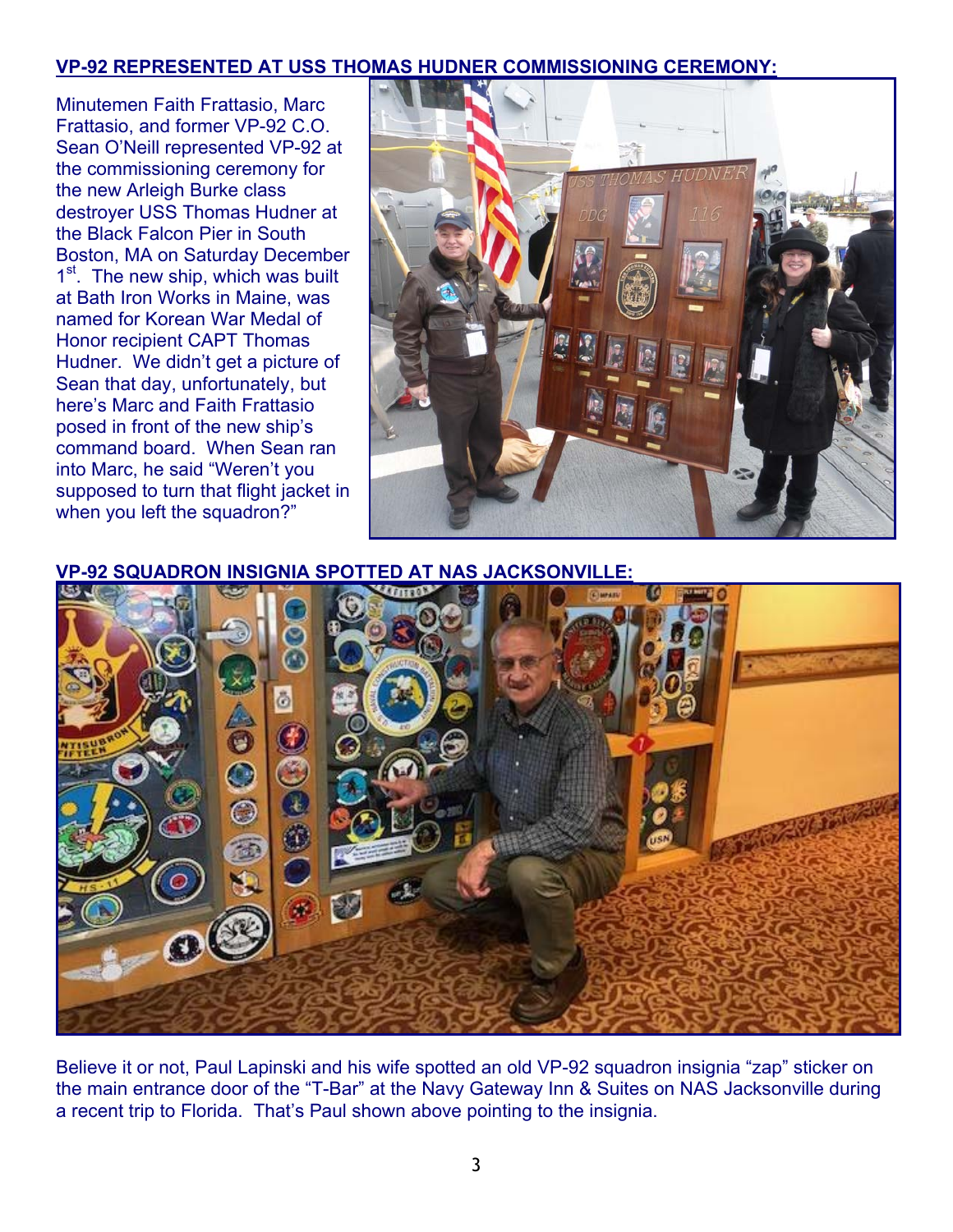### **VP ASSOCIATION ANNUAL REUNION:**

As of now we're tentatively planning to hold our next reunion on Saturday September 21<sup>st</sup>, so put this date on your calendars. Most likely this year's event will be held at the same location as last year's, but the venue has not been firmed up at this time. We'll have more information in the June issue of this newsletter. We'd like to get more of you to start coming to our annual reunions. Now that Doc Hayes has retired from the USNR, and presumably has his weekends free, perhaps we'll see him...

### **NAVY'S BEST ASW AIRCRAFT FACING SOME NAGGING PROBLEMS (Business Insider 2/1):**

The P-8A Poseidon, introduced in 2013 to replace the P-3 Orion, has quickly become one of the most highly regarded maritime-patrol aircraft in service, fielded by the Navy and sought after by partner countries all over the world. But the P-8A is dealing with some lingering issues that could affect the force as a whole, according to the fiscal year 2018 annual report produced by the Pentagon's Office of the Director of Operational Test and Evaluation.

The Poseidon's capabilities now include receiver air refueling, employment of the AGM-84D Harpoon Block I anti-ship missile, and several upgrades to its communications systems. But, the report said, "despite significant efforts to improve P-8A intelligence, surveillance, and reconnaissance (ISR) sensors, overall P-8A ISR mission capabilities remain limited by sensor performance shortfalls." Moreover, the report found, data from the operational testing and evaluation of the P-8A's latest software engineering upgrade as well as metrics from the Navy "show consistently negative trends in fleet-wide aircraft operational availability due to a shortage of spare parts and increased maintenance requirements." Forward-deployed P-8A units have reported "relatively high mission capable rates" when they have access to enough spare parts, sufficient logistic supply support, and priority maintenance. However, the report said, focusing on supporting forward-deployed units "frequently reduces aircraft availability and increases part cannibalization rates at other fleet operating locations."

Shortages in spare parts for the Poseidon are exacerbated by the nature of the contracting and delivery system for the P-8A, according to the report. The use of engineering model predictions rather than reliability data from the fleet itself, "ensures that some mission critical spare part contracts lag actual fleet needs," lengthening the already long six- to nine-month contracting process. These delays are exacerbated by consumable-item processes at the Defense Logistics Agency, which requires depleting stocks and back orders before starting to procure new items, according to the report. "These delays are a major contributing factor to the observed increases in aircraft downtime awaiting parts and higher part cannibalization," it added, saying that the P-8A program is working with Naval Supply Systems Command to procure parts on a more flexible and proactive basis and to start basing procurement on fleet-reliability data.

More than 60 P-8As are in service for the US Navy. The plane is based on Boeing's 737 airliner but built to withstand more stress and outfitted with a suite of electronic gear to allow it to detect and track ships and subs — even just their periscopes — across wide swaths of ocean, as well as to conduct surveillance of ports and coastlines. "I went up on a training flight, and basically they could read the insignia on a sailor's hat from thousands of feet above," Michael Fabey, author of the 2017 book "Crashback," about China-US tensions in the Pacific, told Business Insider in early 2018. "It's not the aircraft itself of course," he added, but "all the goodies they put in there." The Navy plans to improve the aircraft's capability going forward by adding the Advanced Airborne Sensor radar and by integrating the AGM-84 Harpoon Block II+ missile and the High Altitude Anti-Submarine Warfare Weapon Capability MK 54 torpedo.

Interest in the P-8A continues to grow. India has bought 12 of the P-8I variant, and the country's navy chief has said it's looking to buy more. Australia is buying eight and has an option for four more. Other countries in the Asian-Pacific region are looking to buy, too, including South Korea, to which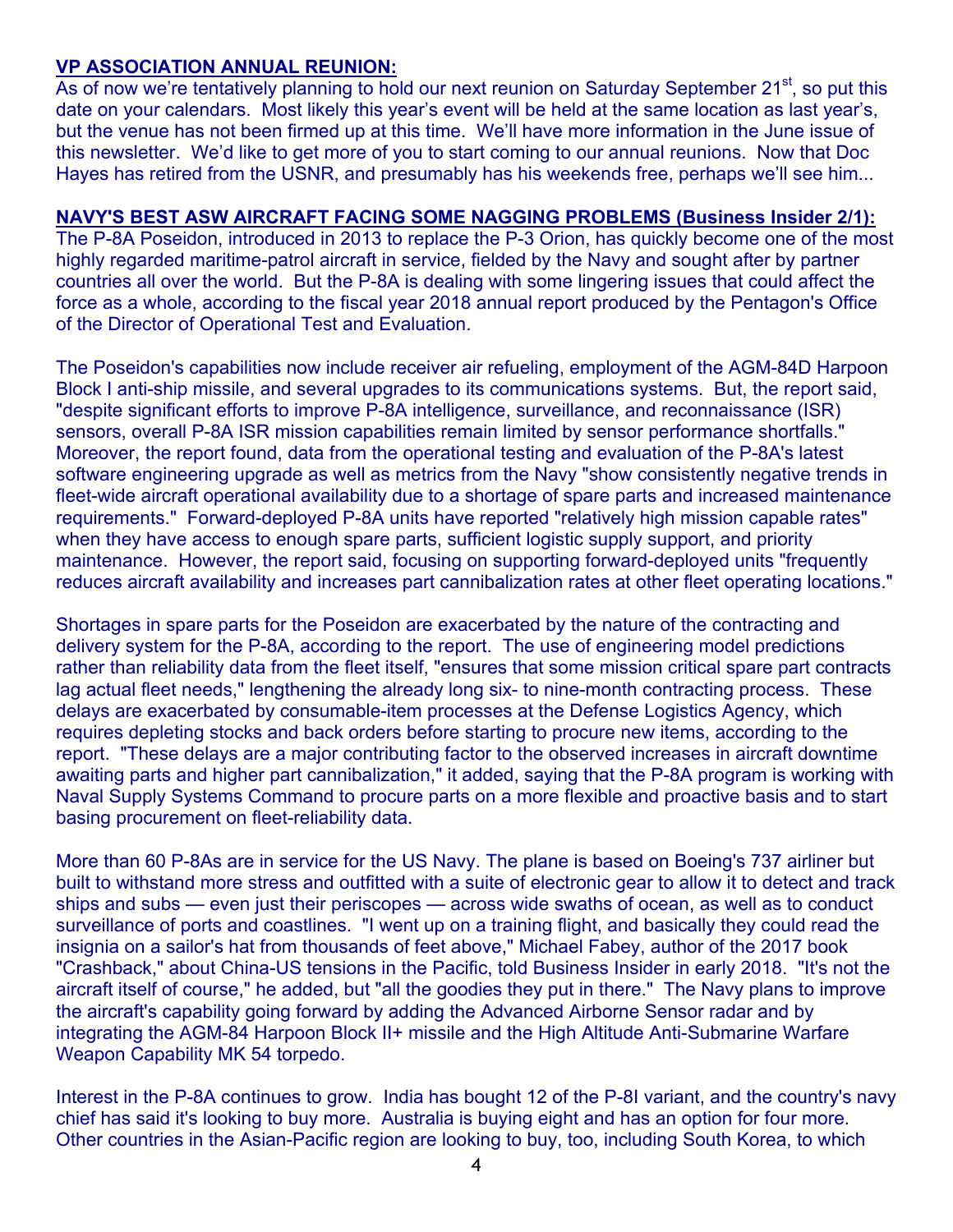the US State Department approved the sale of six in 2018. NATO countries are also looking to reinvigorate their airborne anti-submarine-warfare capabilities, including the UK and Norway, which are adjacent to the Greenland-Iceland-UK gap, a chokepoint for submarines traveling between the Atlantic and the Arctic, where Russia's Northern Fleet and nuclear forces are based. The US recently sent P-8As back to the Keflavik airbase in Iceland, though it does not plan to reestablish a permanent presence. At the end of January, Boeing was awarded a \$2.46 billion modification to an existing contract for the production and delivery of 19 P-8A Poseidons — 10 for the US Navy, four for the UK, and five for Norway.

#### *Business Insider article by Christopher Woody*

#### **BOEING GETS FURTHER \$9M FOR HAAWC INTEGRATION ON P-8A (navaltoday.com 1/10):**

The US Naval Sea Systems has awarded Boeing a \$9.2 million contract modification for the integration of the High Altitude Anti-Submarine Warfare Weapon Capability (HAAWC) on the Poseidon P-8A submarine-hunting aircraft. The HAAWC integrates an Air Launch Accessory (ALA) with folding wings and GPS guidance onto a MK54 torpedo, allowing it to be launched from high altitudes. Boeing says the HAAWC could be launched from heights of up to 30,000 ft, compared to just 100 ft which P-3C Orion crews had to descend to deploy torpedoes.

In June 2018, the US Navy said it intended to award Boeing a contract for full rate production of the HAAWC Air Launch Accessory (ALA) for use in launching the MK 54 Torpedo from the P-8A Poseidon aircraft from high altitude. The primary HAAWC capability requirement is to increase the standoff range and weapon release altitude for the P-8A Poseidon aircraft during ASW missions for employment of a lightweight torpedo against submarine targets.

The ALA will be used exclusively with the MK 54 MOD 0 and MOD 1 torpedoes and will be carried and released from the weapons bay of the P-8A Poseidon aircraft. The Navy requires capacity to carry and release five HAAWC weapons on the P-8A. HAAWC is expected to be fielded by 2020.

#### **IRAN TO DEPLOY WARSHIPS TO AMERICA'S BACKYARD (Breitbart News 1/2/19)**

Iran is expected to deploy its most advanced homemade destroyer and other warships to waters in the Atlantic Ocean near the shores of the United States starting in March, marking the second time the rogue regime sends its navy to the region, the Islamic Republic's naval commander reportedly revealed Friday. Tehran's revelation came after Iranian Rear Adm. Touraj Hassani, the commander, reportedly said last month that Iran was planning to deploy two to three combat vessels, including the newly domestically-built destroyer named the Sahand, on a mission to the anti-U.S. socialist country of Venezuela, right in America's backyard. "The Atlantic Ocean is far and the operation of the Iranian naval flotilla might take five months," Iranian Rear Adm. Touraj Hassani told the state-run Islamic Republic News Agency (IRNA), noting that the flotilla will leave on March 21, Reuters reports.

Hassani identified the Sahand, named after a mountain in Iran, as one of the ships the Islamic Republic will send to the Atlantic. In December, Iran's state-owned media noted that the 1,300-ton Sahand, identified as Tehran's "most advanced" destroyer, is capable of traveling an estimated five months without refueling. Iran has reportedly equipped the warship with a helicopter landing pad, surface-to-surface and surface-to-air missiles, anti-aircraft batteries, sophisticated radar, as well as radar-evading capabilities.

Iran, considered the world's leading sponsor of terrorism by the United States, thinks the presence of U.S. aircraft carriers in the Persian Gulf is a threat, claiming that its navy is seeking to combat that security concern by showing its flag near American waters. "A senior Iranian military official said last month that the navy could sail in the Atlantic near U.S. waters since U.S. aircraft carriers were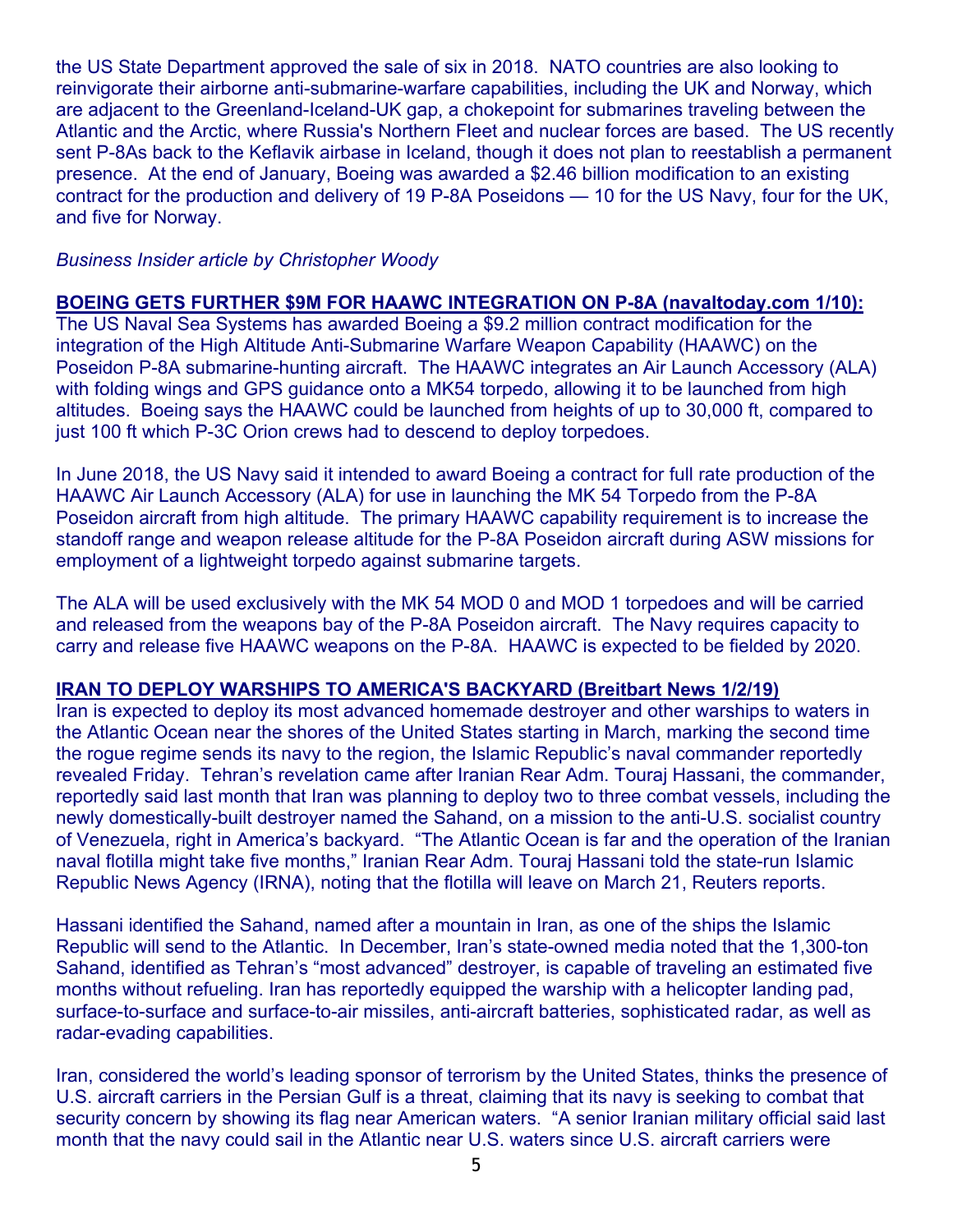allowed to move around in international waters near Iran. Iran's navy has extended its reach in recent years, launching vessels in the Indian Ocean and the Gulf of Aden to protect Iranian ships from Somali pirates," Reuters notes.

Iran's scheduled naval deployment in March marks the second time the Islamic Republic has deployed warships to the Atlantic Ocean. Tehran first deployed its navy to the region two years ago as a show of "the Islamic Republic's power," Rear Adm. Habibollah Sayyari, the then-commander of the Iranian navy, declared. U.S. President Donald Trump's administration — which has heavily sanctioned the Iranian regime's oil, banking, and shipping, among others — has vowed to combat the Islamic Republic's nefarious activities, triggering a war of words between the American commanderin-chief and Tehran. Last month, Iran promised to ensure that "no oil" is exported from the Persian Gulf if the United States moves ahead with restrictions on Iran's oil industry, threatening to blockade strait of Hormuz in the region.

The U.S. and Iran's hard-line Revolutionary Guards have faced one another in the Gulf in recent years. However, the number of confrontations has subsided as of late. According to the latest Global Firepower (GFP) index, which ranks 133 countries annually, the United States military is the most powerful fighting force in the globe, trailed by Russia, China, India, respectively.

#### *Breitbart News article by Edwin Mora*

#### **JAPAN ANNOUNCES FIRST AIRCRAFT CARRIERS SINCE WWII (Breitbart News 12/18):**

The Japanese government announced on Tuesday that it will deploy aircraft carriers for the first time since World War II as part of a defense strategy that will involve purchasing a great deal of American military hardware, a course of action U.S. President Donald Trump has strongly urged. Japan's aircraft carriers will be the 27,000-ton JS Izumo and Kaga, which currently serve as helicopter carriers. The military will refit the ships to launch U.S.-made F-35B jet fighters, which require very little runway space for takeoff and can land vertically, a capability known as "short takeoff/vertical landing" or STOVL.

The Defense Ministry stressed that Izumo and Kaga will not carry fighter jets at all times, only when they are needed to deal with particular security situations. Each ship will be able to carry about a dozen F-35bs, less than one-fifth the strike power carried by current U.S. aircraft carriers and considerably smaller than even the more modest carriers fielded by some other navies. As Defense Minister Takeshi Iwaya put it, the goal is to "increase their applications" rather than converting the ships into power-projection platforms on par with U.S. aircraft carriers – or, more to the point, China's new aircraft carriers.

The South China Morning Post quoted concerns from Japanese opposition politicians and some international observers that China will overreact to Japan's carrier announcement, no matter how hard Tokyo strives to portray the ships as small multipurpose platforms, and use the Japanese carriers as an excuse to ramp up military spending. One such observer was Hong Kong-based analyst Song Zhongping, who joined many Chinese (and some other Asians, including pacifist Japanese) in viewing Japan's announcement as the Empire of the Rising Sun clawing its way from the grave of World War Two to menace the Pacific again:

"Japan has so far refused to recognize its aggression against China during the Second World War," he said. "Any move to build its first aircraft carrier would not only violate its pacifist constitution – which forbids it from operating such an attack vessel – but would also make China and other countries that were victims of its aggression very uneasy." The plan was "obviously targeting China",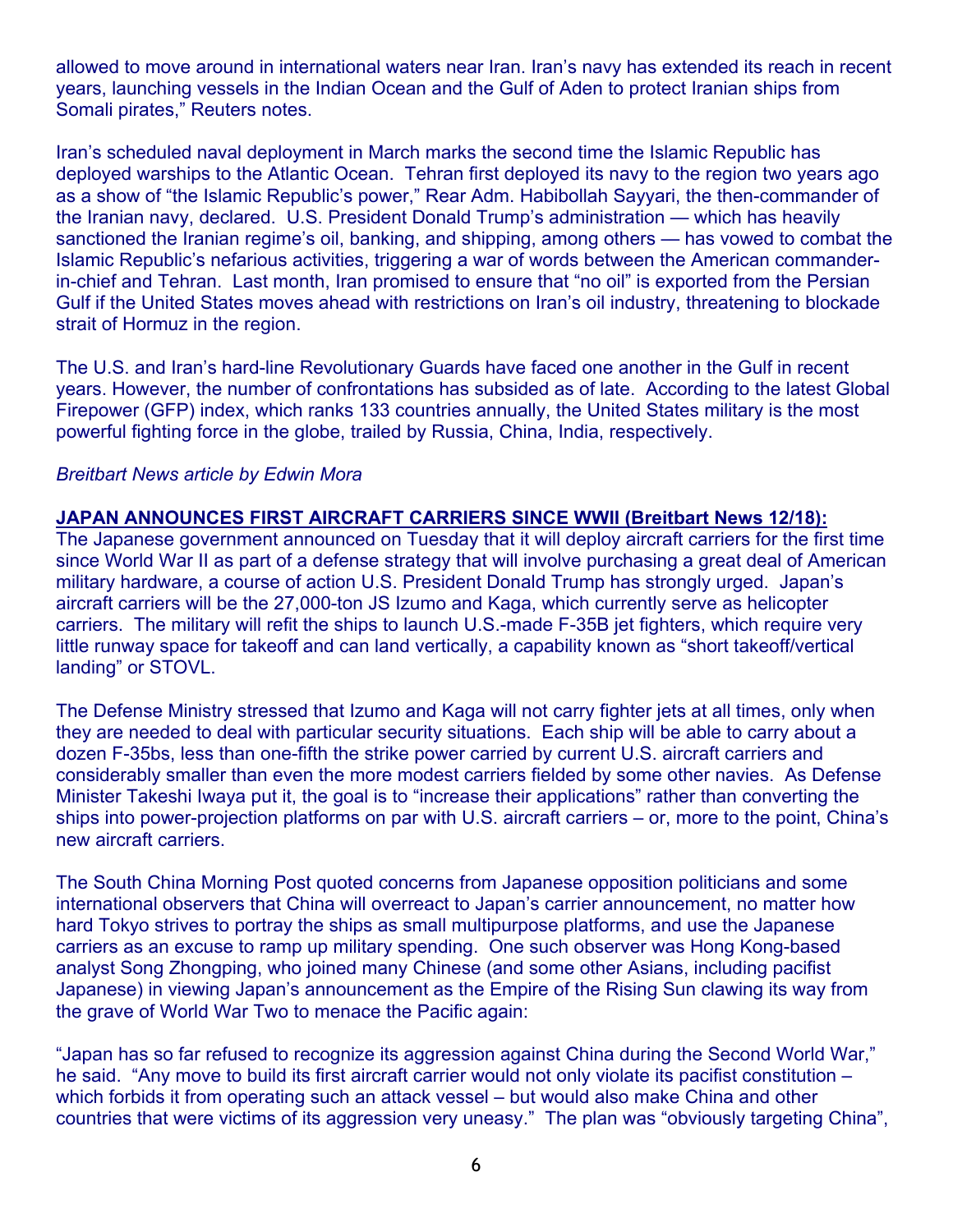Song said as Beijing had accelerated its own naval build up with the addition of advanced destroyers and aircraft carriers.

Beijing has made significant advances in its naval firepower in recent years. It already has one aircraft carrier – the Liaoning – in active service, and a second – the domestically developed Type 001A – is set to join it next year. By 2030, at least four aircraft carrier battle groups are expected to be in service. Another Chinese analyst quoted by the SCMP, Zhou Chenming of Beijing, reasonably pointed out that Japan's two tiny part-time aircraft carriers would be no match for the four full carrier battle groups China plans to deploy.

These details will not mollify opportunistic Chinese politicians or pacifist Japanese, who are deeply philosophically opposed to developing an offensive military capability. Japan's increasingly influential Buddhist minority party, Komeito, is especially committed to this point.

From a strategic perspective, Japan's carriers are significant to China because they would make it much easier for Japan to respond to anything less provocative than a full Chinese carrier deployment. The Japanese ships would take low-level mischief off the table, giving Japan eyes and response capabilities across a region China would prefer to keep murky and remote for the time being. China would have a much harder time blocking Japanese civilian vessels from accessing disputed islands.

From a psychological standpoint, the notion of Japan putting aircraft carriers at sea again has significance across Asia that might be difficult for Westerners to appreciate, especially when looking at comparisons between the Izumo and USS Nimitz, for example. Asia is not really over World War II and technically World War II is not really over, as can be seen from Japan's reaction to new Russian military bases on disputed islands whose disposition has prevented those two nations from signing a full peace treaty for 70 years.

U.S. approval for Japan's ten-year defense plan is important and the Trump administration will surely be pleased with Japan's plans to buy dozens of F-35 jets and other American military hardware. The Wall Street Journal noted on Tuesday that "Tokyo's decision to spend more on U.S. military equipment comes as Mr. Trump has called for Japan to spend 'massive amounts' on American defense products to lower its trade surplus with the U.S." The F-35s will cost around \$10 billion, while Japan's defense buildup will cost a total of \$242 billion over the next five years, a substantial increase over the \$218 billion spent over the previous five years. This represents a record high in military spending by modern Japan, with a great deal of funding allocated for missile defense and cyber security in addition to air and naval upgrades.

#### *Breitbart News article by John Hayward*

#### **NAVY LOOKING TO FLY P-8s FROM COLD WAR-ERA BASE (Breaking Defense 12/14):**

The Navy may begin deploying submarine-hunting P-8 Poseidon aircraft to a small airstrip hundreds of miles off the Alaskan coast, signaling a new emphasis on keeping watch over Russian and Chinese moves in the Arctic. The remote runway sits on the island of Adak in the Aleutian island chain, and it's the westernmost airfield that can handle passenger aircraft in the United States — in fact, it currently handles Air Alaska flights two days a week.

Formally known as Naval Air Facility Adak, the small airport has been operating commercially since the Navy moved out in 1997, but increasing Russian and Chinese activity in the Arctic has the Navy looking at new patrols as it searches for ways to keep a closer watch on the far north. Navy officials previously estimated that reopening the base would cost around \$1.3 billion, but Navy Secretary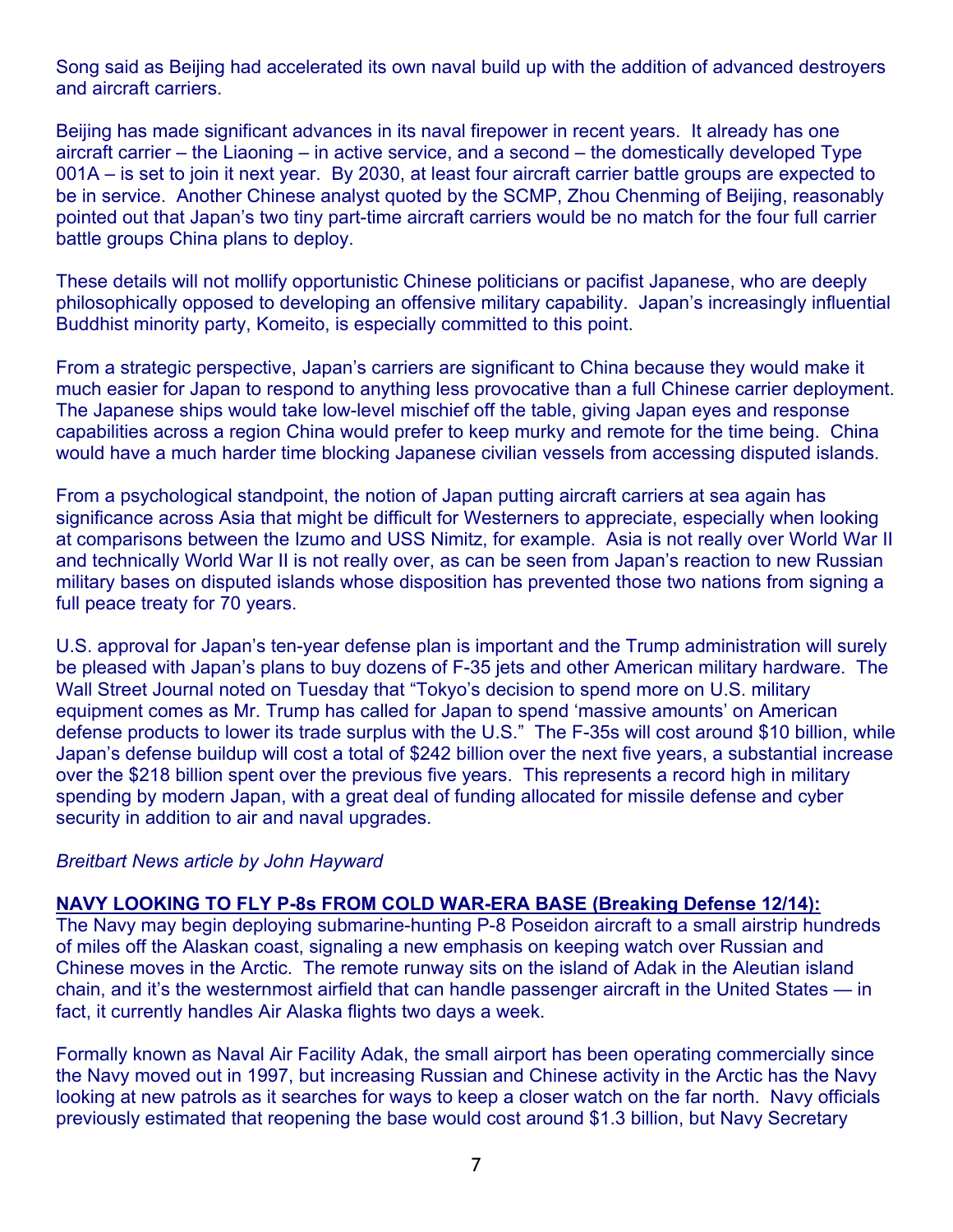Richard Spencer indicated Wednesday at a joint hearing of the Senate subcommittees on sea power and readiness & management that he isn't looking to reopen the entire facility.

"The airstrip is in great shape," Spencer said after the hearing when I asked about flying aircraft from the island. The Navy would likely have to pay to clean up one of the hangers, but the airport "has a fuel farm up there that Air Alaska is using to fuel its planes, it has de-icing platforms that we could use for fresh water washdowns for the P-8. They have lodging up there that is supposedly coming forward to us on a rental availability, so it really isn't a big bill."

In recent years the US has spent millions of dollars to fix up another Cold War-era airfield, Naval Air Station Keflavik in Iceland, to accommodate P-8s watching for Russian submarine activity in the North Atlantic between Greenland, Iceland, and the United Kingdom. These waterways, dubbed the GIUK Gap, are the primary outlet for Russian subs moving from their northern ports into the Atlantic.

The Pentagon has grown increasingly concerned over ceding ground to Russia and China in the Arctic, as both countries are outpacing the US in building icebreakers to help move ships and supplies to far-flung outposts as the region's ice disappears due to global warming. Spencer told lawmakers "our Russian friends are warming up five airstrips and 10,000 Spetsnaz troops [in the Arctic] for quote unquote search and rescue.

The Chinese are up there. Everybody is up there." "Everybody but us," retorted Alaska Sen. Dan Sullivan. "We are up there under the sea and in the air," Spencer said, adding that the Navy is working with the Coast Guard to devise ways to conduct more training missions in the far north and identify ports that could accommodate Navy ships. "If I had a at blank check for everything, it would be terrific to ice-harden ships but with the demand we have right now it is unaffordable," Spencer told lawmakers. But "we need to get up there. I can commit to the fact that we're trying to figure out how we do that."

The Navy isn't the only service looking to beef up its presence in Alaska. The Air Force suggested recently it is looking to move some of the F-22s made homeless after Hurricane Michael battered Tyndall Air Base in Florida to Alaska's Joint Base Elmendorf-Richardson. During an August visit to the state, Defense Secretary James Mattis pledged "America has got to up its game in the Arctic" given the melting of the polar ice caps and the rush to find long-hidden natural resources in the region.

In many ways, the Navy is already on the move. In November, the USS Harry S. Truman aircraft carrier cruised above the Arctic Circle, the first time an American carrier moved that far north since the Cold War. The carrier strike group was taking part in NATO's Trident Juncture exercise, which saw ships and sailors get battered by the rough, cold seas.

"We've been operating in the Persian Gulf, where it's like a lake, and it's really hot, whereas now we're operating up off the coast of Norway, where it's blowing a gale, the decks are moving around, the ships are getting beat up, and the people are getting beat up," said Vice Adm. Andrew Lewis, commander of the Navy's newly reconstituted 2nd Fleet, last month. Lewis' command will focus on operations in the Atlantic, where Russia has been more active as it expands and modernizes its force. "We're not used to being out on the flight deck for long periods of time where it's really cold," Lewis added.

Adak, a 3-hour flight west from Anchorage deep in the Bering Sea, would allow US aircraft to not only push deeper and more consistently into the Arctic, but give US spy planes a new base from which to keep an eye on Russia's Pacific Fleet and the increasing number of Chinese subs prowling the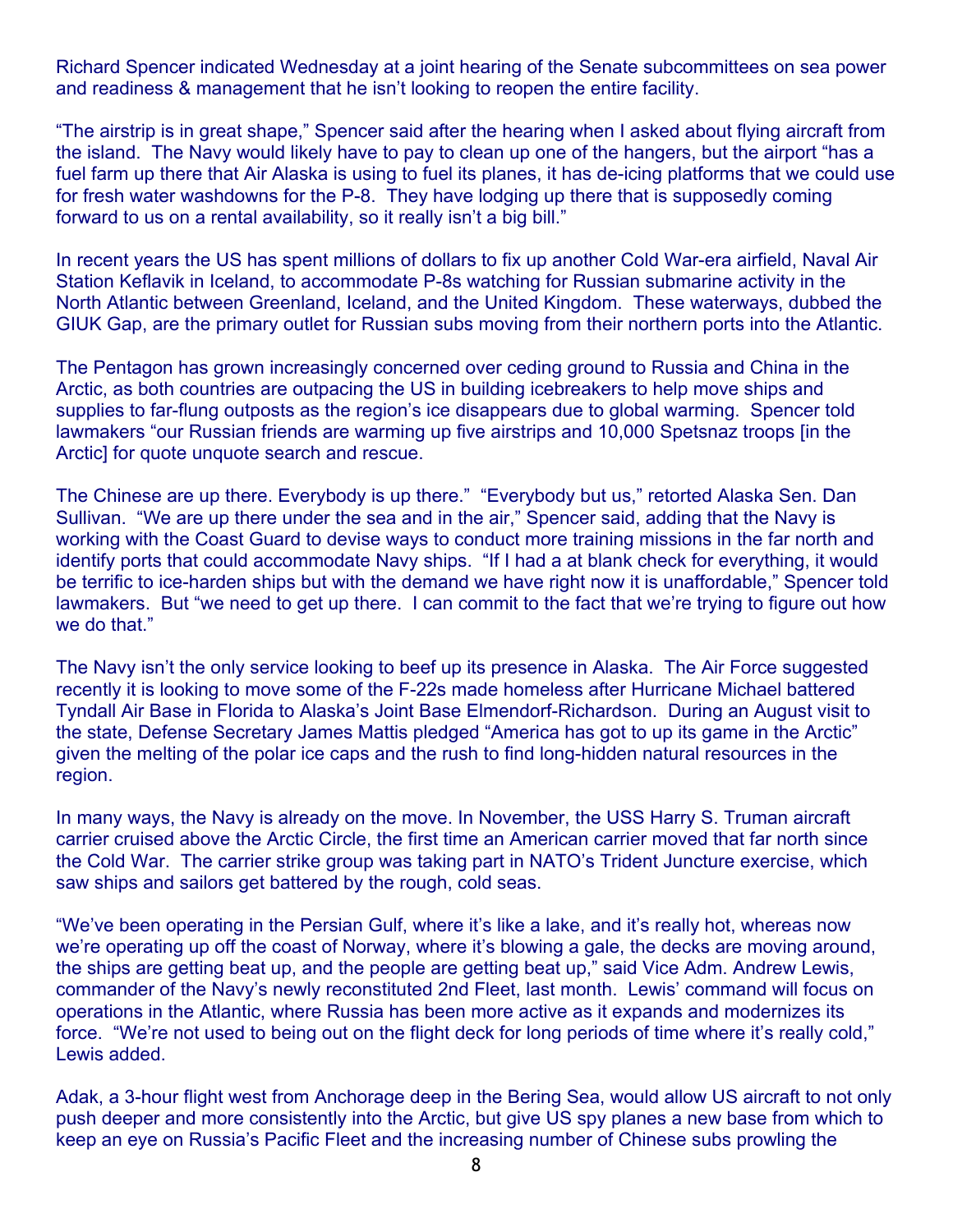Pacific. The potential new deployments come as the US is actively shifting its gaze to the Pacific after two decades of grinding conflict in the Middle East.

Washington's allies in the region are also snapping up US-made surveillance planes to track increased Chinese activity, as well. In September, The State Department approved the \$2.6 billion sale of six P-8A Poseidon aircraft to South Korea, and the \$3.1 billion sale of nine E-2D Advanced Hawkeye Airborne Early Warning and Control aircraft to Japan.

### *Breaking Defense article by Paul McLeary*

#### **US MILITARY WILL USE GENETIC ENGINEERING TO DETECT SUBS (Breitbart News 12/4):**

The Naval Research Laboratory (NRL) wants to use common sea life as a biological tripwire to detect the movement of submarines. The NRL is seeking to engineer aquatic microorganisms to react to changes in the water left by submarines' exhaust, divers, or even the mere presence of certain metals. One distinct possibility is having the microorganisms release some of their electrons in response.

At a November event put on by the Johns Hopkins University's Applied Physics Lab, NRL researcher Sarah Glaven explained: "In an engineered context, we might take the ability of the microbes to give up electrons, then use [those electrons] to talk to something like an autonomous vehicle. Then you can start imagining that you can create an electrical signal when the bacteria encounters some molecule in their environment."

And while it may sound like something out of science fiction, Glaven believes they are very close. "The reason we think we can accomplish this is because we have this vast database of info we've collected from growing these natural systems," she said. "So after experiments where we look at switching gene potential, gene expression, regulatory networks, we are finding these sensors." According to Defense One, the project is part of a push to use microbial life to create "living camouflage that reacts to its surroundings to better avoid detection," and "new drugs and medicines to help deployed forces survive in harsh conditions," among other things.

The Applied Research for the Advancement of Science and Technology Priorities Program has already invested \$45 million into harnessing the genetics of living organisms for military use. "We want to move synthetic biology from the laboratory to the field. That's a big thrust of ours and so there's a lot of tool development in order to do that," U.S. Army Research Laboratory's Dimitra Stratis-Cullum said.

#### *Breitbart News article by Nate Church*

#### **RECOMMENDED READING:**

Here's an interesting book that I recently bought because I heard the author, a 94 year old WW2 veteran, being interviewed on a Boston AM radio station one afternoon as I was driving home from work. "The Navy Gave Me Shoes" is the true story of a Massachusetts resident who served on board submarines from 1943 to 1967 and retired as a Senior Chief Engineman. It's a good read and provides some interesting background about the other side of the ASW equation. You can pick it up at www.amazon.com or through any decent bookstore.